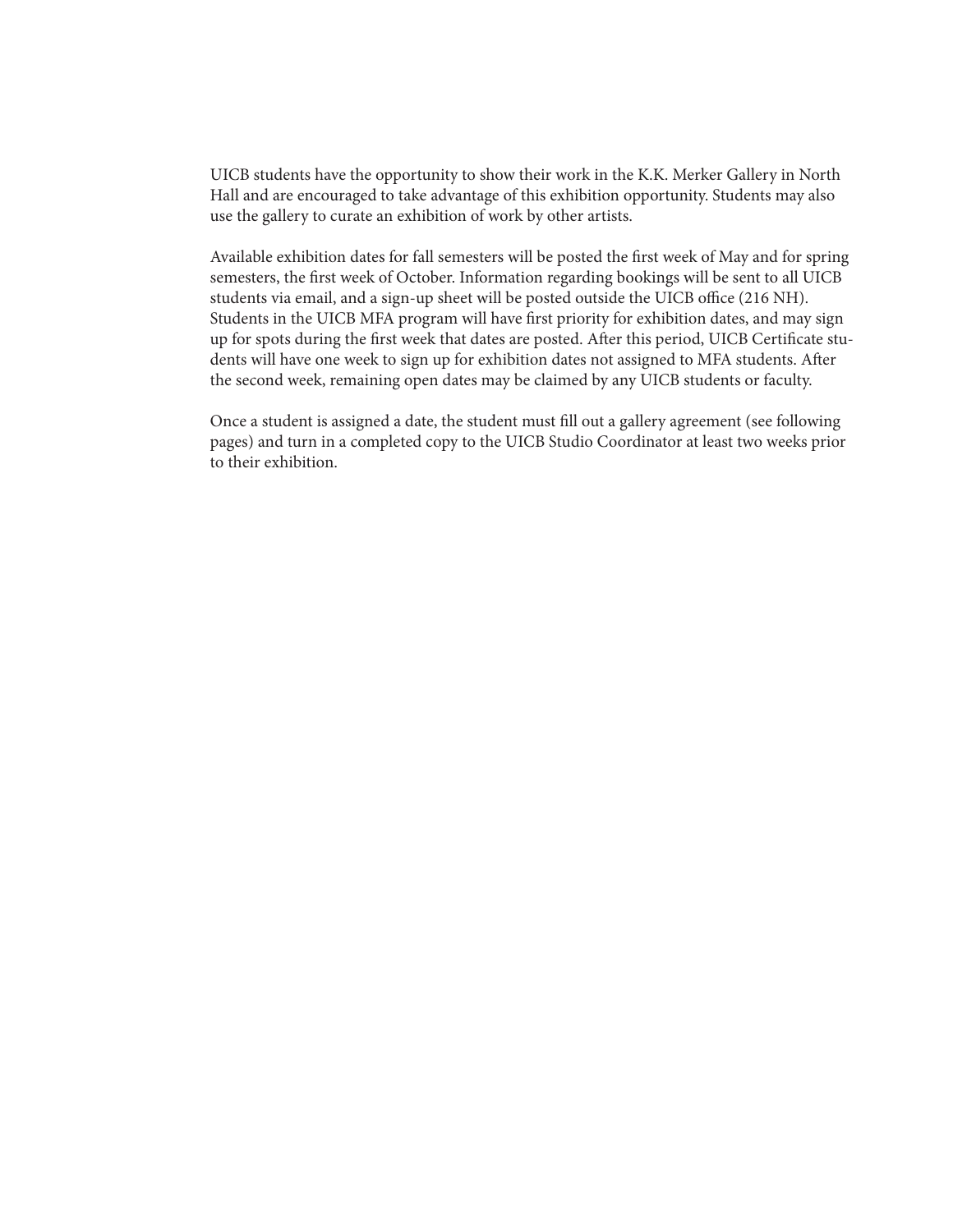### UICB GALLERY AGREEMENT INFORMATION

Only students currently enrolled in the UI Center for the Book and UICB Faculty/staff are eligible to use the exhibition space. Gallery space may not be used unless booked through the UICB Studio Coordinator. UICB Administration reserves the right to remove unauthorized exhibitions at the exhibitor's expense.

Please complete and return this form to UICB Studio Coordinator as soon as possible. If you must cancel, please give at least two weeks notice. Keep a copy of this agreement for your reference. You are responsible for following these guidelines. By signing this agreement you understand the space is NOT secure and there will NOT be a gallery monitor during the exhibit.

Plan your exhibit to run for two weeks, opening on Monday of the first week and closing on Saturday of the second week. Permanent gallery display areas consists of four wall-mounted enclosed cases and two large wall surfaces. Additional freestanding display vitrines are available upon request from the Studio Coordinator. Some normal book and hanging display supplies are available from UICB. Keys to these supplies are available and should be checked out from the UICB Studio Coordinator during the week before your installation. You are responsible for providing all labor and other supplies required to install your exhibit. UICB staff are not available to help you, unless approved in advance by the UICB Studio Coordinator. Vinyl decals with Artist(s) name(s) and exhibition title are available and will be cut by UICB Staff. This information must be provided to the UICB Studio Coordinator at least two weeks prior to installation. Decals will be applied and removed by the exhibitor(s). Please have everything installed by 8:00 a.m. Monday morning. Failure to install a scheduled show may result in the forfeiture of eligibility to exhibit in UICB galleries in the future. Your show must be taken down and the gallery restored by 5:00 p.m. the Saturday of your closing.

Students are responsible for producing and distributing their own promotional materials. If you would like your exhibition to be included on the UICB website and/or calendar of events, please send an e-mail with exhibition information and digital images to center-for-the-book@ uiowa.edu. The name of the exhibitor or group show must be displayed at the exhibit. All promotional materials must include the following:

"Sponsored by the University of Iowa Center for the Book and UI Graduate College. Individuals with disabilities are encouraged to attend all University of Iowa sponsored events. If you are a person with a disability who requires a reasonable accommodation in order to participate in this program, contact the UI Center for the Book in advance, at 216 NH or 319-335-0447."

Receptions may be held during building hours as posted (7:00 a.m.-10:00 p.m. daily) and all reservations and publications must be approved by the UICB office. The serving of alcohol is not permitted in any area of North Hall. If you wish to hold a reception, you must submit a request to the UICB Studio Coordinator four weeks prior to the reception date.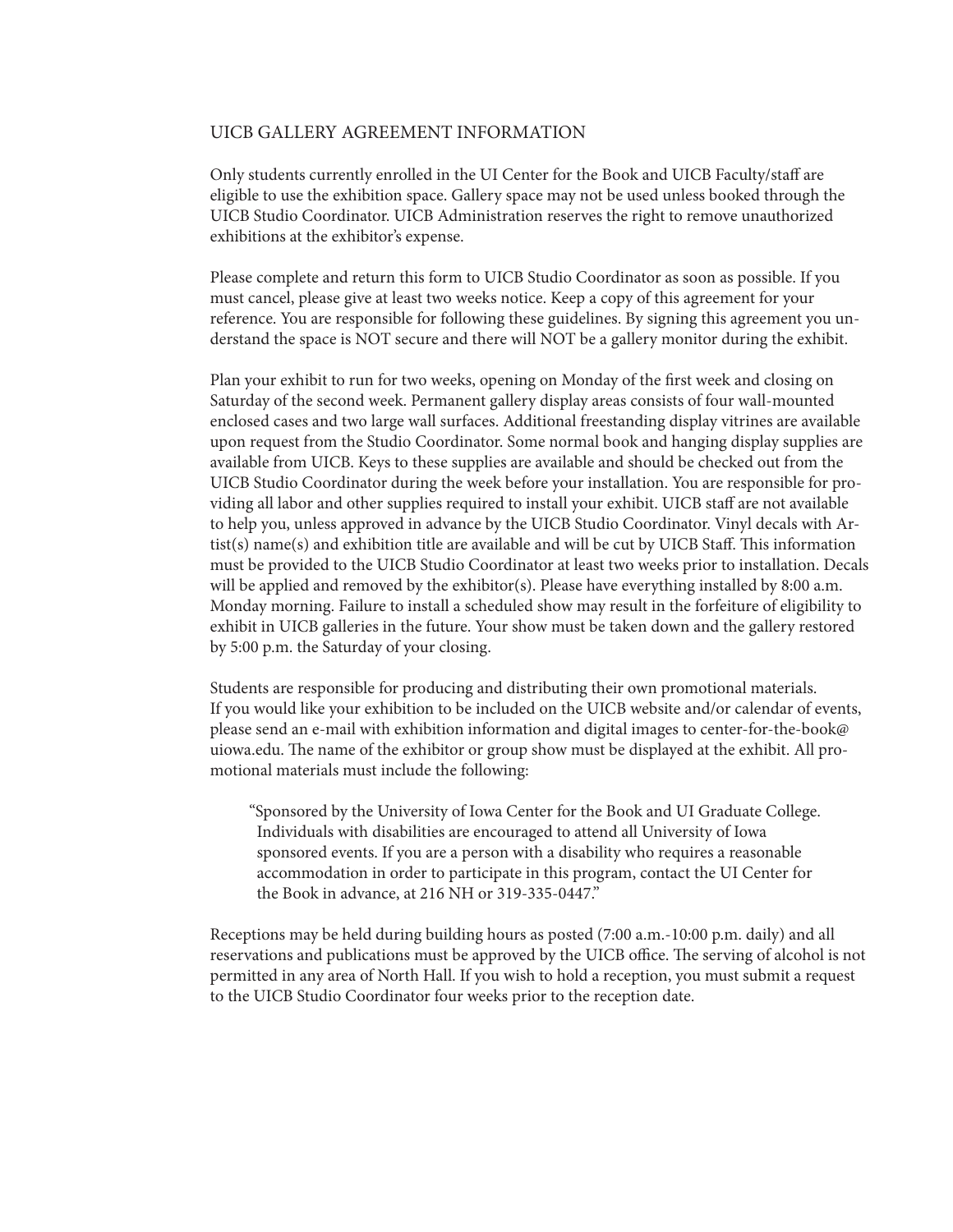## UICB GALLERY AGREEMENT TERMS

**Please include a detailed description of proposed exhibition:**



*Please initial to the left of each of the following statements, indicating that you understand them.*

Remove your show by the following Saturday by 5:00 p.m. unless other arrangements are made with the incoming artist. Please leave the space in the same good condition in which you found it. Spackle the walls, clean the floor, remove trash, and repaint the walls if necessary. Paint will be provided by UICB. You will be held responsible for any additional cleaning, damaged or unclean supplies, hauling or repair that UICB incurs. **If the space is not restored to its original condition, a maximum \$250.00 fee will be charged to you after the condition of the gallery has been assessed.** 

(initial)

(initial)

(initial)

**Due to lack of security monitors, UICB will not be responsible for theft or vandalism.** 

**I will be registered for classes at the time of the show.** 

**The UICB reserves the right to post signs and /or limit access to the Merker Gallery for any show that contains content that is considered explicit or controversial. The UICB also may require that exhibition announcements include phrasing such as** *Some pieces in this exhibition may not be appropriate for younger viewers.*

(initial)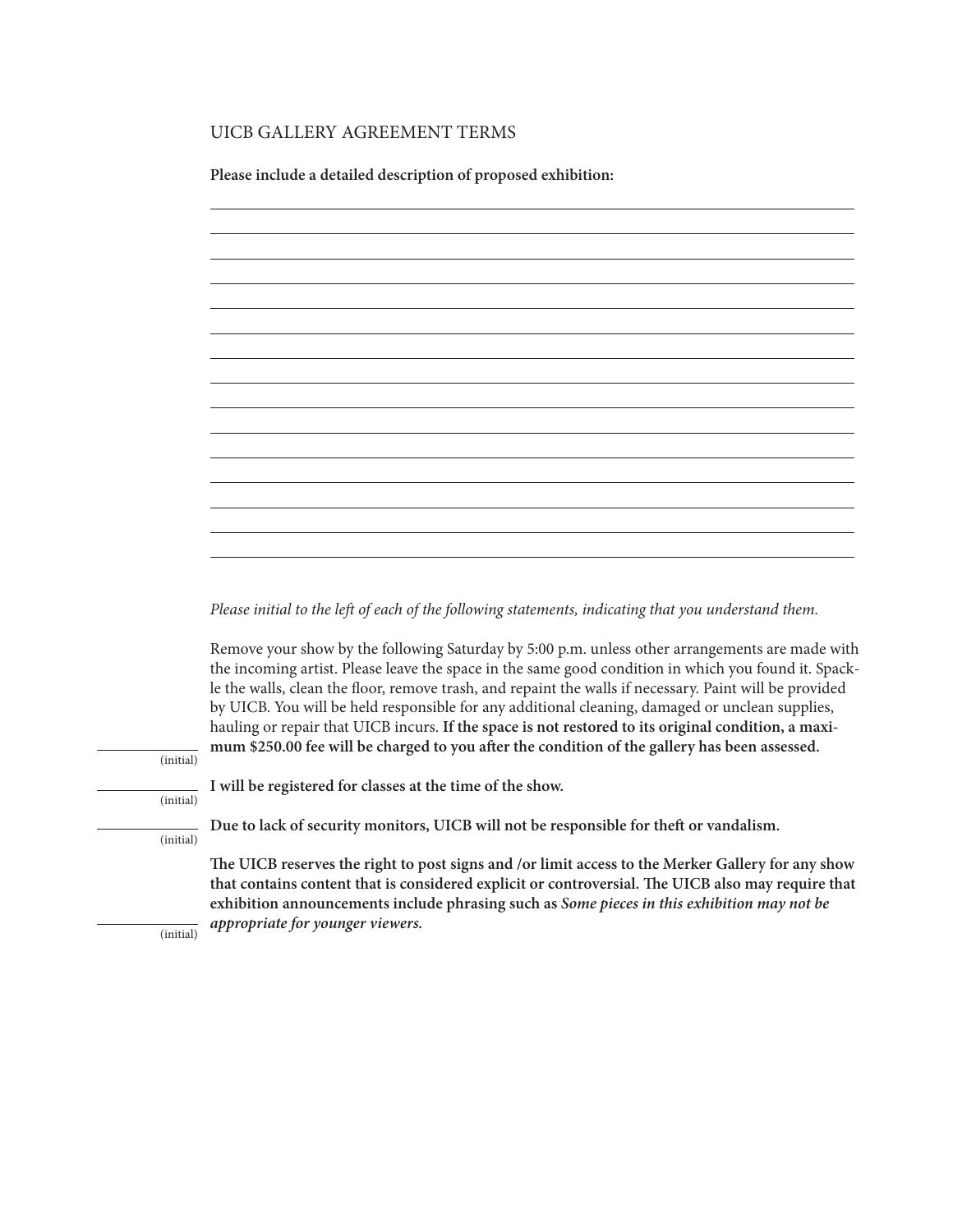#### UICB GALLERY AGREEMENT TERMS (Continued)

**We encourage all students to consider the ramifications of their work and to be particularly aware of its impact upon the audience. In light of this, we remind students to be cognizant of the University's policy not to discriminate against any individual or group based upon their race, religion, gender, national origin, disabilities or sexual orientation.** 

**• No illegal acts are permitted.**

**• Use of live nudity must be confined to the exhibition space and requires a signed agreement and permission of the Director before the exhibition/performance.**

**• Use of equipment with sound should be kept at low and reasonable levels due to the proximity of offices, classrooms, and studios.**

**• Artwork, as well as props, wires and cords, should not interfere with the normal flow of traffic. • No physical changes to the structure (walls, lighting track, flooring, ceiling, etc) of the gallery without special permission of the UICB Studio Coordinator. For example, only holes in the walls made from normal hanging procedures are allowed. Track lighting instruments may be adjusted to properly light the exhibition.**

**• Artwork may hang from the walls of the gallery only. No artwork may hang from the lighting tracks or the trusses; artwork may not exceed the height of the gallery walls; no physical changes to the walls are allowed.**

**• Exceptionally heavy objects requiring more than two persons to lift must have prior approval.**

**• The plexiglas exhibition cases are fragile and require extra care when they are removed and installed. These should be moved by at least two people, and with the use of suction-cup handles, provided by UICB.**

**• Alcoholic beverages are not allowed on the University campus and cannot be used as any part of your show.**

**• Blood, body fluids, or any other types of pathogens are prohibited.**

**• State Fire Safety laws prohibit the use of open flames of any kind.**

**• Firearms (i.e.: any usable weapon or usable weapon parts) and explosives are prohibited.**

**• Live animals or live insects are not permitted as part(s) of exhibitions.**

**• All University of Iowa policies apply and will be enforced. If you have questions about any portion of your installation, please discuss it with your Faculty Advisor.**

**• The policies, procedures and requirements provided in this document are subject to change without notice.**

If you have any questions or concerns contact the UICB Studio Coordinator (craig-kelchen@uiowa.edu or 335-0447).

Please sign below to indicate your acceptance of the above conditions.

|                                                                | E-mail address and the mail and the set of the set of the set of the set of the set of the set of the set of the set of the set of the set of the set of the set of the set of the set of the set of the set of the set of the |  |      |  |
|----------------------------------------------------------------|--------------------------------------------------------------------------------------------------------------------------------------------------------------------------------------------------------------------------------|--|------|--|
| Circle one: MFA student  Certificate Student  Other  ID Number |                                                                                                                                                                                                                                |  |      |  |
|                                                                | Phone<br>Dates of show                                                                                                                                                                                                         |  |      |  |
| Exhibitor's Signature _                                        |                                                                                                                                                                                                                                |  | Date |  |